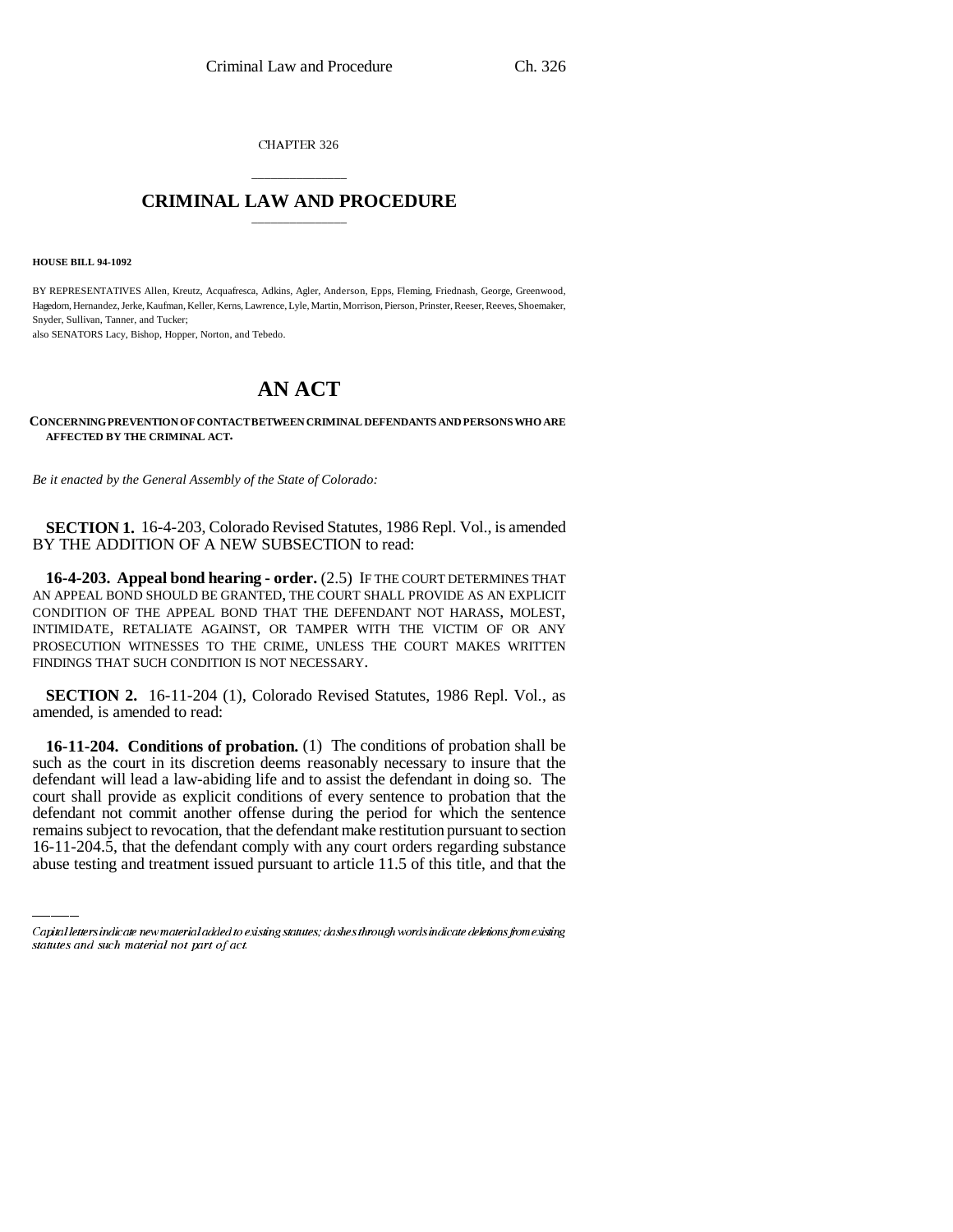## Ch. 326 Criminal Law and Procedure

defendant comply with any court orders regarding the treatment of sex offenders issued pursuant to article 11.7 of this title. THE COURT SHALL PROVIDE AS AN EXPLICIT CONDITION OF EVERY SENTENCE TO PROBATION THAT THE DEFENDANT NOT HARASS, MOLEST, INTIMIDATE, RETALIATE AGAINST, OR TAMPER WITH THE VICTIM OF OR ANY PROSECUTION WITNESSES TO THE CRIME, UNLESS THE COURT MAKES WRITTEN FINDINGS THAT SUCH CONDITION IS NOT NECESSARY.

**SECTION 3.** 18-1-1001 (1) and (3), Colorado Revised Statutes, 1986 Repl. Vol., as amended, are amended to read:

**18-1-1001. Restraining order against defendant.** (1) There is hereby created a mandatory restraining order against any person charged with a violation of any of the provisions of this title, which order shall remain in effect from the time that the person is advised of his OR HER rights at arraignment or the person's first appearance before the court and informed of such order until final disposition of the action or until further order of the court OR, IN THE CASE OF AN APPEAL, UNTIL DISPOSITION OF THE APPEAL. Such order shall restrain the person charged from harassing, molesting, intimidating, retaliating against, or tampering with any witness to or victim of the acts charged.

(3) The provisions of the restraining order issued pursuant to this section may be continued by the court after sentencing if the court deems such action reasonable and necessary. In addition, Nothing in this section shall preclude the defendant from applying to the court at any time for modification or dismissal of such order THE RESTRAINING ORDER ISSUED PURSUANT TO THIS SECTION or the district attorney from applying to the court at any time for further orders, additional provisions under the restraining order, or modification or dismissal of the same. THE TRIAL COURT SHALL RETAIN JURISDICTION TO ENFORCE, MODIFY, OR DISMISS THE RESTRAINING ORDER DURING THE PENDENCY OF ANY APPEAL THAT MAY BE BROUGHT.

**SECTION 4.** 19-2-403 (1) and (3), Colorado Revised Statutes, 1986 Repl. Vol., as amended, are amended to read:

**19-2-403. Restraining order against juvenile.** (1) There is hereby created a mandatory restraining order against any juvenile charged with the commission of a delinquent act, which order shall remain in effect from the time that the juvenile is advised of his OR HER rights and informed of such order at his THE JUVENILE'S first appearance before the court until final disposition of the action or until further order of the court OR, IN THE CASE OF AN APPEAL, UNTIL DISPOSITION OF THE APPEAL. Such order shall restrain the juvenile from harassing, molesting, intimidating, retaliating against, or tampering with any witness to or victim of the delinquent act charged.

(3) The provisions of the restraining order issued pursuant to this section may be continued by the court after the dispositional hearing if the court deems such action reasonable and necessary. Nothing in this section shall preclude the juvenile from applying to the court at any time for modification or dismissal of such order THE RESTRAINING ORDER ISSUED PURSUANT TO THIS SECTION or the district attorney from applying to the court at any time for additional provisions under the restraining order, modification of the order, or dismissal of the order. THE TRIAL COURT SHALL RETAIN JURISDICTION TO ENFORCE, MODIFY, OR DISMISS THE RESTRAINING ORDER DURING THE PENDENCY OF ANY APPEAL THAT MAY BE BROUGHT.